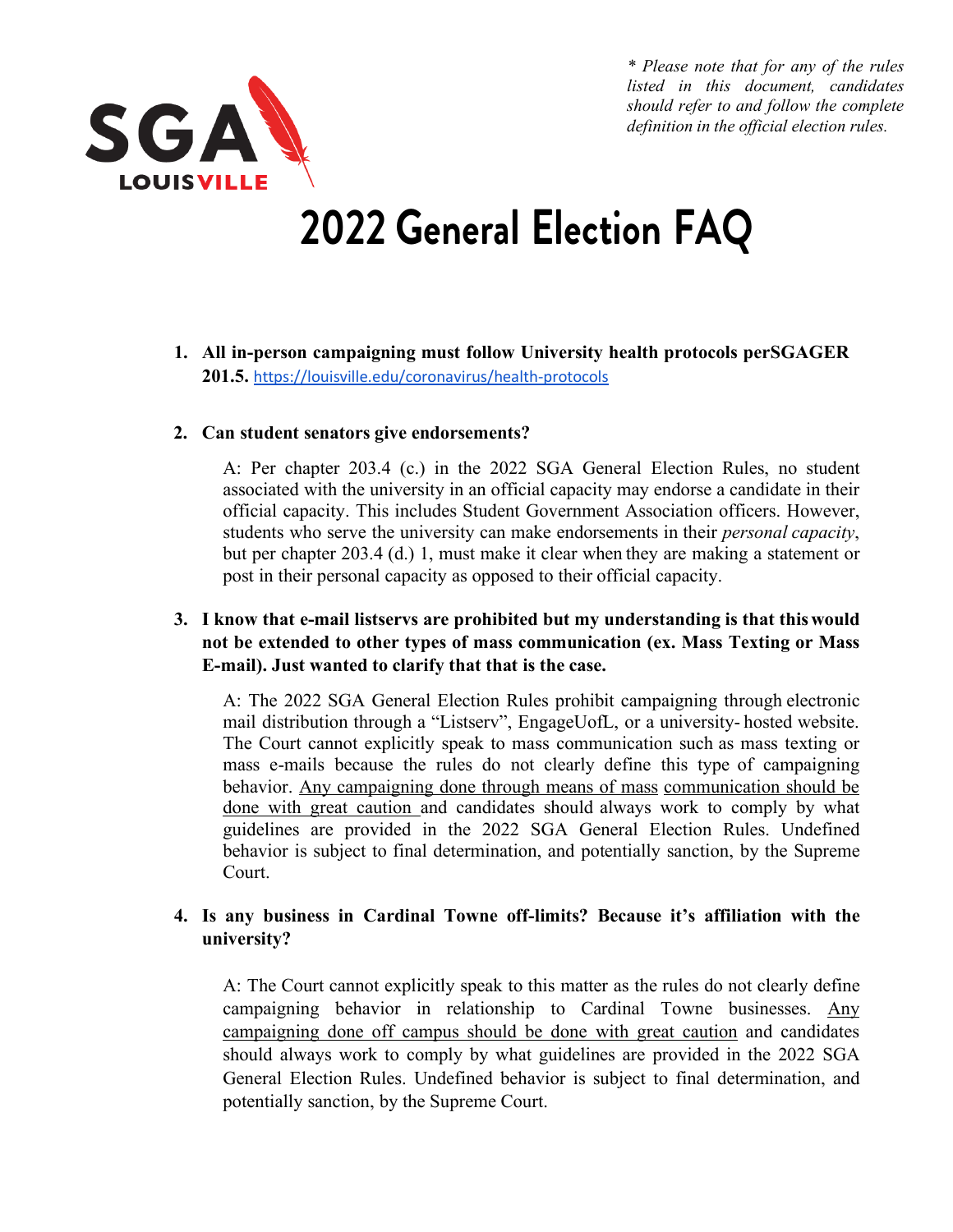

*\* Please note that for any of the rules listed in this document, candidates should refer to and follow the complete definition in the official election rules.*

# **5. If I plan on passing out buttons, where is that allowed or not allowed? I know not a classroom, but where else is it restricted?**

A: Chapter 201.2 prohibits campaigning in university-owned or affiliated residence halls, Student Government Association meetings and events, university classrooms, university libraries, and designated study areas. On election days, campaigning is also prohibited within 25 feet of a universityowned computer lab and in the Student Activities Center (SAC). Also keep in mind that per 203.3, no university entity, department, or affiliate (this includes professors and any university workers) may endorse a candidate or slate, so please do not distribute campaign material to faculty or staff.

# **6. Is the SRC deemed a University classroom since classes are taught there or it is free game for campaigning?**

A: Any space explicitly deemed a university classroom in the SRC would be a space a candidate is prohibited from doing any campaigning. Other spaces within the SRC that may or may not be used for class purposes are not defined by the 2022 SGA General Election Rules. Any campaigning done in such areas should be done with great caution and candidates should always work to comply by what guidelines are provided in the 2022 SGA General Election Rules. Undefined behavior is subject to final determination, and potentially sanction, by the Supreme Court.

## **7. Can you elaborate on rules regarding poster boards?**

A: The 2022 SGA General Election Rules do not specifically treat posters, but the 2022 General Election Rules do specify where campaign material is acceptable and how campaign material may be presented on approved bulletin boards. This information can be found under Chapter 201. Campaign material should also follow university provisions found in the University of Louisville Student Handbook.

Please note, any campaigning done through posters should be done with caution and candidates should always work to comply by what guidelines are provided in the 2022 SGA General Election Rules. Undefined behavior is subject to final determination, and potentially sanction, by the Supreme Court.

**8. Since I am running for the College of Business, am I allowed to pass out campaign materials anywhere in the College of Business (such as the Atrium, where there are no academic classrooms?). Further, would I be allowed to stand up in a meeting or event and discuss my campaign if a class is not in session?**